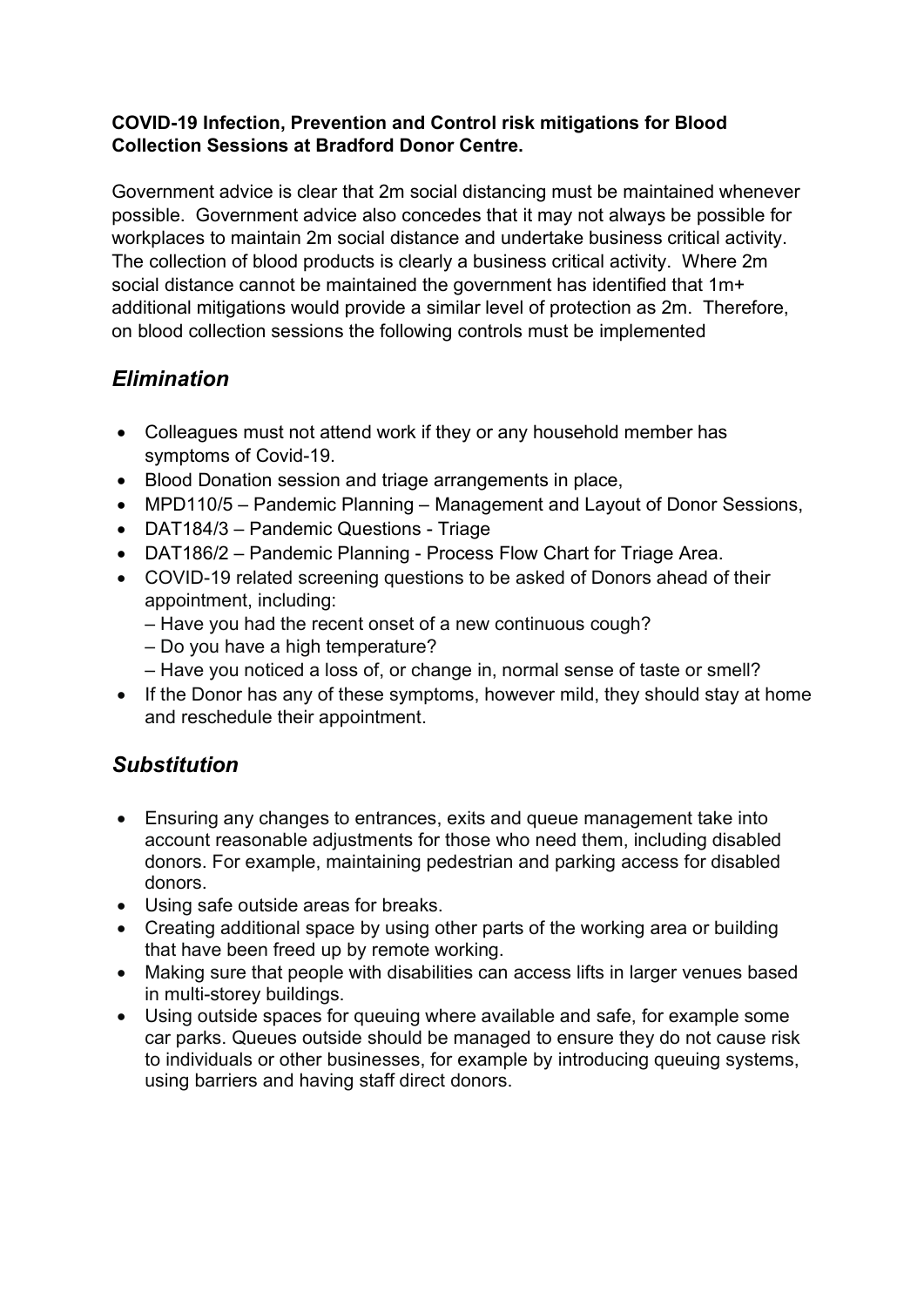# Engineering Controls

- NHSBT should calculate the maximum number of donors to allow social distancing measures to be maintained in that clinic (2m, or 1m with risk mitigation where 2m is not viable, is acceptable) and limiting the number of appointments at any one time. Consider total floorspace as well as likely pinch points and busy areas.
- Reviewing layouts and processes to maintain social distancing (2m, or 1m with risk mitigation where 2m is not viable, is acceptable) between Donors being attended simultaneously, ensuring there is sufficient spacing between donation chairs,
- Using floor markings to help people comply with social distancing guidelines wherever possible (2m, or 1m with risk mitigation where 2m is not viable, is acceptable). particularly in donor interaction zones.
- Adjusting how people move through the session to reduce congestion and contact between donors, for example, queue management or one-way flow. This may only be possible in larger
- Ensure Social distancing measures of 2m wherever possible and where not, at least 1m+ with additional mitigations.
- All new venues identified during the current outbreak must have ability to maintain social distancing rules.
- Number of beds within venues limited to enable 2m social distance between beds as some donors will be required to remove their masks whilst on the donation bed/chair.
- 2m spacing maintained where possible between donor and colleague undertaking triage
- Maintaining social distancing in waiting areas when donors wait for their appointments. When waiting areas can no longer maintain social distancing, consider moving to a 'one-in-one-out' policy.
- Waiting donors to be seated 2m where possible, if not 1m+ mitigations apart (chairs back to back or side to side, face coverings, Screens) after being received at the welcome table.
- If tea table to be used then sensible approach to maintain adverse events monitoring.
- Mealtimes arranged to enable staff to maintain 2m social distancing.
- Daily brief or any other training to maintain 2m social distancing.
- Implementing physical changes like barriers or installing screens to protect colleagues at triage, in reception, welcome and screening. This will not be required between the Donor Carer and donor during venepuncture
- Staggering break times to reduce pressure on the staff break rooms or places to eat and ensuring social distancing is maintained during staff break rooms.
- Provide additional supervision to ensue these measures are always implemented.
- Triage system for donors and visitors to ensure everyone who enters the donation session is well and has not had any recent illness.
- Keep the facilities well ventilated, for example by fixing doors and windows open where appropriate.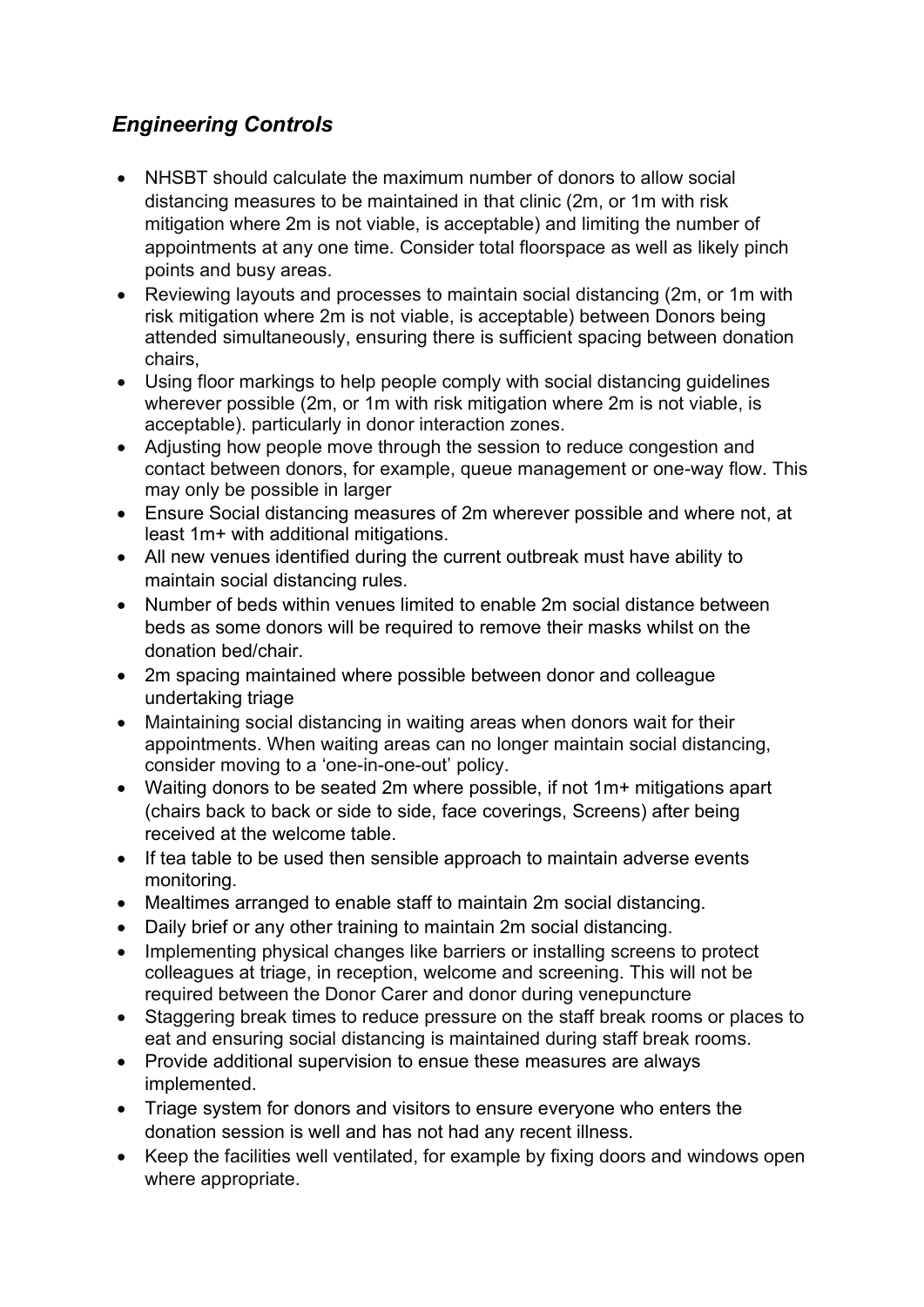- Minimising contact between different Donor Carers while caring for a donor.
- Reviewing working practices to minimise the duration of contact with the donor
- To enable good hand hygiene, hand sanitiser is available on entry to session where safe and practical.
- Donors, visitors and colleagues must sanitize their hands/use alcohol hand rub (hand sanitizing gel) before entering the session environment.
- Suitable handwashing facilities including running water and liquid soap and suitable options for drying are available.
- Increased visible hand hygiene using soap and water or hand sanitiser
- Increased regular and visible cleaning of frequently touched surfaces
- Increased regular cleaning of ICT and communication devices
- Minimising how frequently equipment is shared between Donor Carers, frequently cleaning between use and assigning to an individual where possible.
- Providing more waste facilities and more frequent rubbish clearance.
- Avoid touching the face, particularly mouth, nose and eyes.
- Cover mouth and nose with a tissue or your sleeve (not your hands) when coughing or sneezing and put used tissues in nearest bin immediately, which may be clinical waste, then wash/sanitise hands.

## Administrative controls

- Operating an appointment-only system.
- When booking an appointment, asking the donor if they can attend on their own, where possible
- Informing donors of guidance about visiting the premises prior to and at the point of arrival, including information on websites, on booking forms and in entrance ways.
- Reminding donors who are accompanied by children that they are responsible for supervising them at all times and should follow social distancing guidelines.
- Asking donors to arrive at the scheduled time of their appointment
- Using signs and posters to build awareness of good handwashing technique, the need to increase handwashing frequency, to avoid touching your face, and to cough or sneeze into a tissue which is binned safely
- Setting clear use and cleaning guidance for toilets, with increased frequency of cleaning in line with usage. Use normal cleaning products, paying attention to frequently hand touched surfaces, and consider use of disposable cloths or paper roll to clean all hard surfaces.
- Putting up a visible cleaning schedule; keep it up to date and visible.
- Providing clear guidance on expected donor behaviours, social distancing and hygiene to people before arrival, when scheduling their appointment, and on arrival, for example, with signage and visual aids. Explaining to donors that failure to observe safety measures will result in services not being provided.
- Providing written or spoken communication of the latest guidelines to both colleagues and donors inside and outside the premises. We should display posters or information setting out how donors should behave on session to keep everyone safe.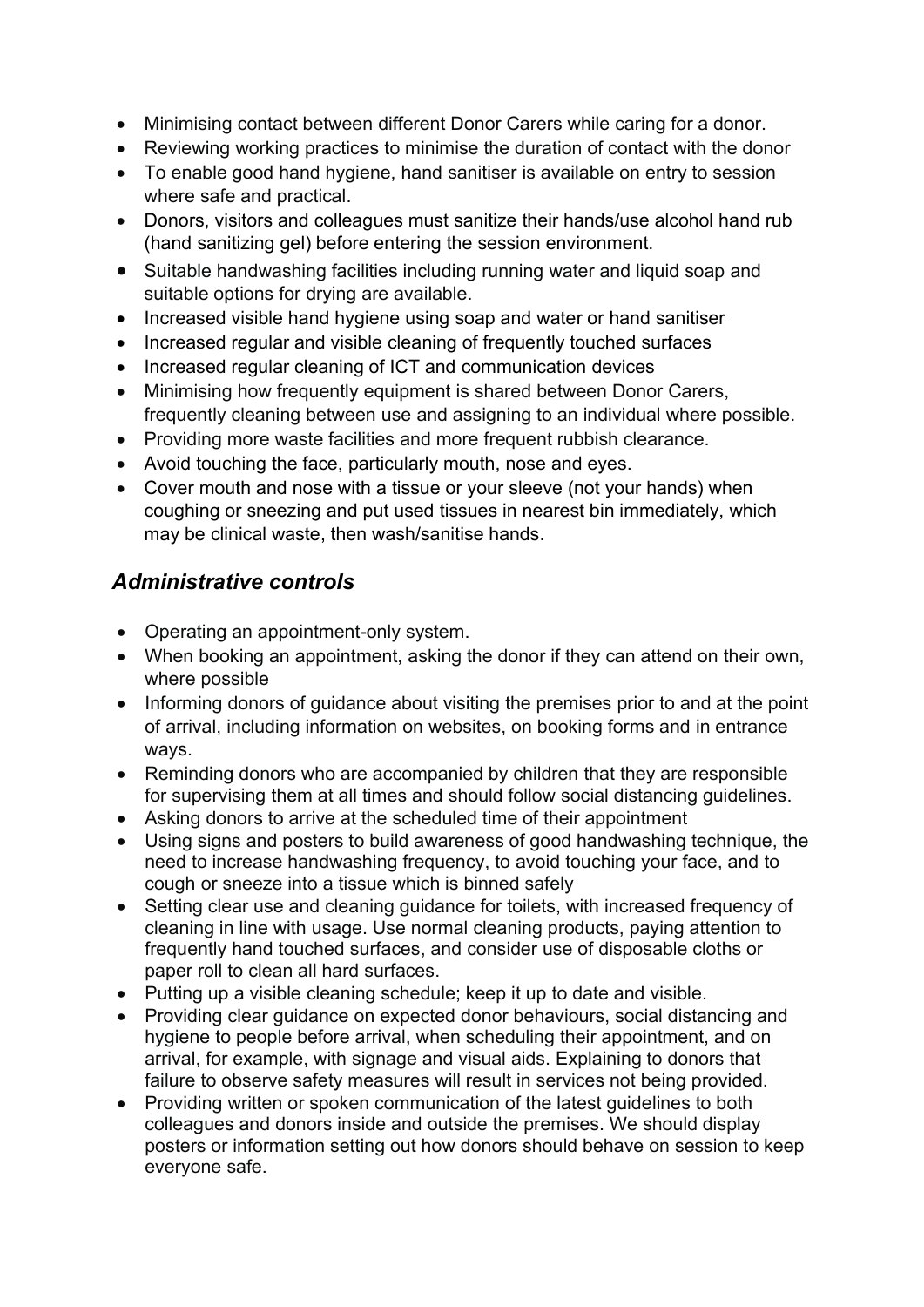- Consider the particular needs of those with protected characteristics, such as those who are hearing or visually impaired.
- Providing a safety briefing of on-site protocols, rules for shared areas and key facilities, for example, handwashing
- Ensuring latest guidelines are visible and available
- Informing donors that they should be prepared to remove face coverings if asked to do so by staff for the purpose of identification or to have refreshments/fluids
- Ensuring information provided to Donors and visitors, such as advice on the location or size of queues, does not compromise their safety.
- Avoiding overrunning or overlapping appointments and contacting donors virtually to let them know when they are ready to be seen, where possible.
- Working with venue contacts to provide additional parking or facilities such as bike-racks, where possible, to help donors avoid using public transport.

## Personal Protective Equipment

- Donors must always wear a face covering during the donation process. Where the donor is required to remove the face covering 2m social distance rules must be applied.
- In the donation environment donor carers / nurse will be in close contact with a number of donors without being able to carry out social distancing. In normal circumstances, these donors will be healthy. As an additional risk reduction measure and to reassure colleagues, the use of fluid repellent surgical face masks for front line colleagues is being implemented. This is a precautionary measure. When available the wearing of masks is mandatory, during the load and unload of vehicles, at triage, when working on session to provide reassurance to colleagues and donors and during breaks if 2m social distance cannot be maintained.
- All donor carers and nurses to be trained in how to wear, use and remove masks and training package to include information on the hazard, risk and controls.
- Dispose of all used masks in clinical waste.
- If there are any shortages of masks, provide to individuals carrying out:
	- screening, and
	- venepuncture, and
	- the nurse.

as these roles cannot maintain social distancing.

- If supply totally interrupted the level of risk is still low due to other control measures in place.
- The wearing of surgical face masks does not reduce the need for hand hygiene and colleagues do not attend work if they or any household member has symptoms of Covid-19.
- Wearing personal protective equipment (PPE) in warm/hot environments increases the risk of heat stress. This occurs when the body is unable to cool itself enough to maintain a healthy temperature. Heat stress can cause heat exhaustion and lead to heat stroke if the person is unable to cool down.